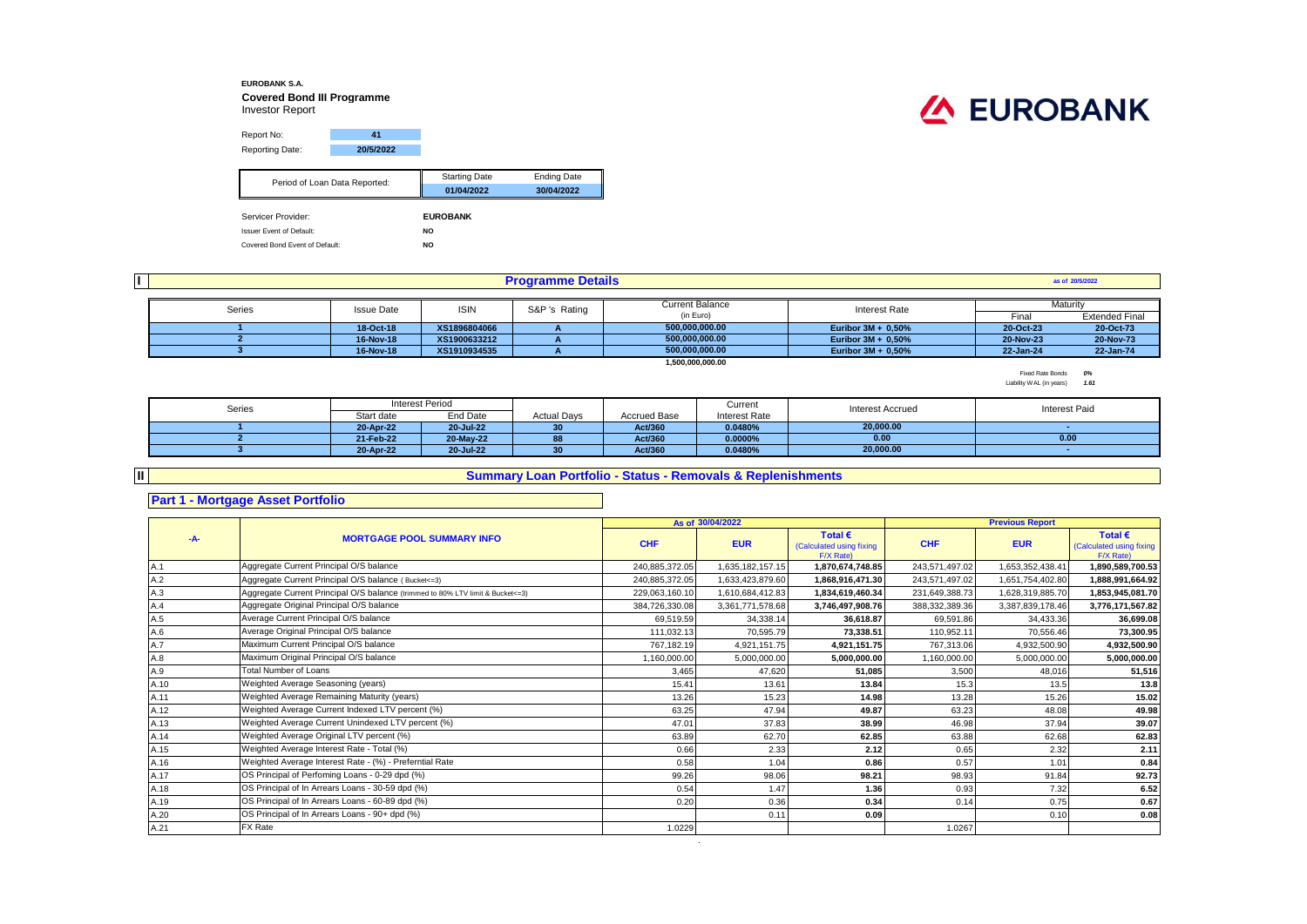|            | <b>Principal Receipts For Performing</b><br>Or Delinquent / In Arrears Loans | As of 30/04/2022   |               |                    |               |                                                     |               |
|------------|------------------------------------------------------------------------------|--------------------|---------------|--------------------|---------------|-----------------------------------------------------|---------------|
|            |                                                                              | <b>CHF</b>         |               | <b>EUR</b>         |               | Total $\epsilon$ (Calculated using fixing F/X Rate) |               |
|            |                                                                              | <b>No Of Loans</b> | <b>Amount</b> | <b>No Of Loans</b> | <b>Amount</b> | <b>No Of Loans</b>                                  | Amount        |
| IB.1       | Scheduled And Paid Repayments                                                | 4.933              | 2.021.684.96  | 57.129             | 11.593.559.64 | 62.062                                              | 13.355.695.75 |
| <b>B.2</b> | <b>Partial Prepayments</b>                                                   |                    | 24.707.50     |                    | 824.437.07    |                                                     | 830.687.63    |
| <b>B.3</b> | Whole Prepayments                                                            |                    | 310.687.01    | 102                | 1.947.323.29  | 114                                                 | 2.214.414.93  |
| <b>B.4</b> | Total Principal Receipts (B1+B2+B3)                                          |                    | 2.357.079.47  |                    | 14.365.320.00 |                                                     | 16.400.798.31 |

|     | <b>Non-Principal Receipts For Performing</b><br>Or Delinquent / In Arrears Loans | As of 30/04/2022   |               |                    |               |                    |                                                   |  |
|-----|----------------------------------------------------------------------------------|--------------------|---------------|--------------------|---------------|--------------------|---------------------------------------------------|--|
|     |                                                                                  | <b>CHF</b>         |               |                    | <b>EUR</b>    |                    | <b>Total €</b> (Calculated using fixing F/X Rate) |  |
|     |                                                                                  | <b>No Of Loans</b> | <b>Amount</b> | <b>No Of Loans</b> | <b>Amount</b> | <b>No Of Loans</b> | <b>Amount</b>                                     |  |
| C.1 | Interest From Installments                                                       | 3.834              | 132.218.00    | 49,937             | 3.051.093.29  | 53.771             | 3.180.351.28                                      |  |
| C.2 | Interest From Overdues                                                           | 1.408              | 860.27        | 10.655             | 6.841.46      | 12.063             | 7.682.47                                          |  |
| C.3 | Total Interest Receipts (C1+C2)                                                  |                    | 133.078.27    |                    | 3.057.934.75  | 65.834             | 3.188.033.75                                      |  |
| C.4 | Levy 128 To Be Paid To Servicer (in case of an Event)                            |                    |               |                    |               |                    |                                                   |  |

## **Part 2 - Portfolio Status**

|     |                                               | As of 30/04/2022   |                |                    |                  |                                            |                  |  |
|-----|-----------------------------------------------|--------------------|----------------|--------------------|------------------|--------------------------------------------|------------------|--|
| -A- | <b>Portfolio Status</b>                       | <b>CHF</b>         |                | <b>EUR</b>         |                  | Total € (Calculated using fixing F/X Rate) |                  |  |
|     |                                               | <b>No Of Loans</b> | <b>Amount</b>  | <b>No Of Loans</b> | <b>Amount</b>    | <b>No Of Loans</b>                         | <b>Amount</b>    |  |
|     | Performing Loans                              | 3,430              | 239,096,603.27 | 46,703             | 1,603,439,551.89 | 50,133                                     | 1,837,183,420.57 |  |
| A.2 | Delinquent/In Arrears Loans 30 Day To 89 Days |                    | 1.788.768.78   | 874                | 29,984,327.71    | 909                                        | 31,733,050.73    |  |
| A.3 | Totals (A1+ A2)                               | 3,465              | 240.885.372.05 | 47.577             | 1.633.423.879.60 | 51.042                                     | 1,868,916,471.30 |  |
|     | In Arrears Loans 90 Days To 360 Days          |                    | 0.00           | 43.                | 1.758.277.55     |                                            | 1,758,277.55     |  |
| A.5 | Denounced Loans                               |                    | 0.00           |                    | 0.00             |                                            | 0.00             |  |
| A.6 | Totals (A4+ A5)                               |                    | 0.00           | 43                 | 1.758.277.55     |                                            | 1.758.277.55     |  |

|            |                                                       | As of 30/04/2022   |               |                    |               |                                                     |               |  |
|------------|-------------------------------------------------------|--------------------|---------------|--------------------|---------------|-----------------------------------------------------|---------------|--|
|            | Breakdown of In Arrears Loans Number Of Days Past Due |                    | <b>CHI</b>    |                    | <b>EUR</b>    | Total $\epsilon$ (Calculated using fixing F/X Rate) |               |  |
|            |                                                       | <b>No Of Loans</b> | <b>Amount</b> | <b>No Of Loans</b> | <b>Amount</b> | <b>No Of Loans</b>                                  | <b>Amount</b> |  |
| <b>B.1</b> | 30 Days < Installment <= 59 Days                      |                    | 1.310.732.69  | 699                | 24.097.429.40 | 726                                                 | 25,378,818.28 |  |
| <b>B.2</b> | 60 Days < Installment <= $89$ Days                    |                    | 478.036.09    | 175                | 5.886.898.31  | 183                                                 | 6,354,232.45  |  |
| <b>B.3</b> | Total (B1+B2=A4)                                      | 35                 | 1.788.768.78  | 874                | 29.984.327.71 | 909                                                 | 31,733,050.73 |  |
| <b>B.4</b> | 90 Days < Installment <= 119 Days                     |                    | 0.00          |                    | 1.758.277.55  |                                                     | 1,758,277.55  |  |
| <b>B.5</b> | 120 Days < Installment <= 360 Days                    |                    | 0.00          |                    | 0.00          |                                                     | 0.00          |  |
| <b>B.6</b> | Total (B4+B5=A4)                                      |                    | 0.00          |                    | 1.758.277.55  |                                                     | 1,758,277.55  |  |

## **Part 3 - Replenishment Loans - Removed Loans**

|      |                                       | As of 30/04/2022           |                      |                            |                      |                                                     |                      |  |
|------|---------------------------------------|----------------------------|----------------------|----------------------------|----------------------|-----------------------------------------------------|----------------------|--|
|      | <b>Loan Amounts During The Period</b> |                            |                      | <b>EUR</b>                 |                      | <b>Total €</b> (Calculated using fixing $F/X$ Rate) |                      |  |
|      |                                       | <b>Replenishment Loans</b> | <b>Removed Loans</b> | <b>Replenishment Loans</b> | <b>Removed Loans</b> | <b>Replenishment Loans</b>                          | <b>Removed Loans</b> |  |
| IA.  | <b>Total Outstanding Balance</b>      | 0.00                       | 294.144.82           | 0.00                       | 3,836,591.92         | 0.00                                                | 4.124.151.62         |  |
| AA.2 | Number of Loans                       |                            |                      |                            | 270                  |                                                     | 290                  |  |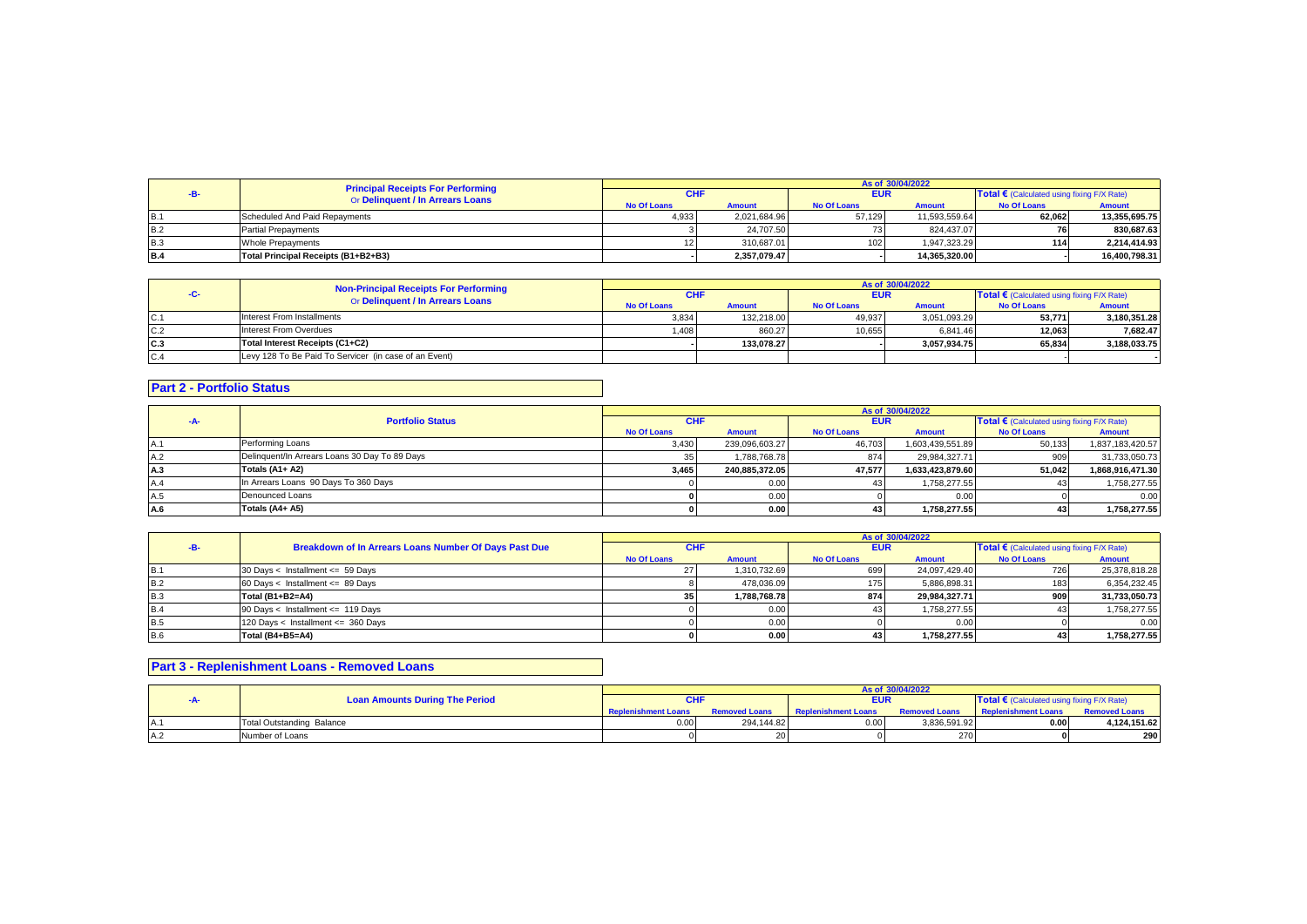| 网<br><b>Statutory Tests</b>                                                                           |                      | as of 30/4/2022 |
|-------------------------------------------------------------------------------------------------------|----------------------|-----------------|
|                                                                                                       |                      |                 |
| <b>Outstanding Bonds Principal</b>                                                                    | 1,500,000,000.00     |                 |
| Outstanding Accrued Interest on Bonds <sup>1</sup>                                                    | 14,666.67            |                 |
| <b>Total Bonds Amount</b>                                                                             | 1,500,014,666.67     |                 |
| Current Outstanding Balance of Loans                                                                  | 1,870,674,748.85     |                 |
| A. Adjusted Outstanding Principal of Loans <sup>2</sup>                                               | 1,834,619,460.34     |                 |
| B. Accrued Interest on Loans                                                                          | 3,542,095.80         |                 |
| C. Outstanding Principal & accrued Interest of Marketable Assets                                      | 0.00                 |                 |
| D. Aggregate Amount standing to the Credit of Trans. Account - excl. Commingling Res.                 | 0.00                 |                 |
| Z. WAV CB maturity x OS principal amount x Neg. Carry Factor                                          | 12,076,388.89        |                 |
| Nominal Value (A+B+C+D-Z)                                                                             | 1,826,085,167.25     |                 |
| Bonds / Nominal Value Assets Percentage                                                               | 1,734,121,001.93     |                 |
| <b>Nominal Value Test Result</b>                                                                      |                      | Pass            |
| <b>Net Present Value Test</b>                                                                         |                      | Pass            |
| Net Present Value                                                                                     | 2, 125, 569, 799. 71 |                 |
| Net Present Value of Liabilities                                                                      | 1,511,397,471.22     |                 |
| Parallel shift +200bps of current interest rate curve                                                 |                      | Pass            |
| Net Present Value                                                                                     | 2,081,336,981.51     |                 |
| Net Present Value of Liabilities                                                                      | 1,506,717,075.28     |                 |
| Parallel shift -200bps of current interest rate curve                                                 |                      | Pass            |
| Net Present Value                                                                                     | 2,187,628,085.86     |                 |
| Net Present Value of Liabilities                                                                      | 1,533,277,835.45     |                 |
| <b>Interest Rate Coverage Test</b>                                                                    |                      | Pass            |
| Interest expected to be received in respect of assets comprised in the Cover Pool during the 1st year | 39,893,604.39        |                 |
| Interest due on all series of covered bonds during 1st year                                           | 8,915,912.56         |                 |
|                                                                                                       |                      |                 |
| <b>Parameters</b>                                                                                     |                      |                 |
| LTV Cap                                                                                               | 80.00%               |                 |
| Asset Percentage                                                                                      | 86.5%                |                 |
| Negative carry Margin                                                                                 | 0.50%                |                 |
| <b>Reserve Ledger</b>                                                                                 |                      |                 |
| Opening Balance                                                                                       | 4,716,729.33         |                 |
| Required Reserve Amount                                                                               | 9,279,575.75         |                 |
| Amount credited to the account (payment to BoNY)                                                      | 4,562,846.42         |                 |
| Available (Outstanding) Reserve Amount t                                                              | 9,279,575.75         |                 |
|                                                                                                       |                      |                 |

<sup>1</sup> Outstanding Accrued Interest on Bonds as at end date of reporting period<br><sup>2</sup> The adjusted Outstanding Principal of Loans is the current Principle Balance adjusted to a maximum of the LTV cap of the indexed property val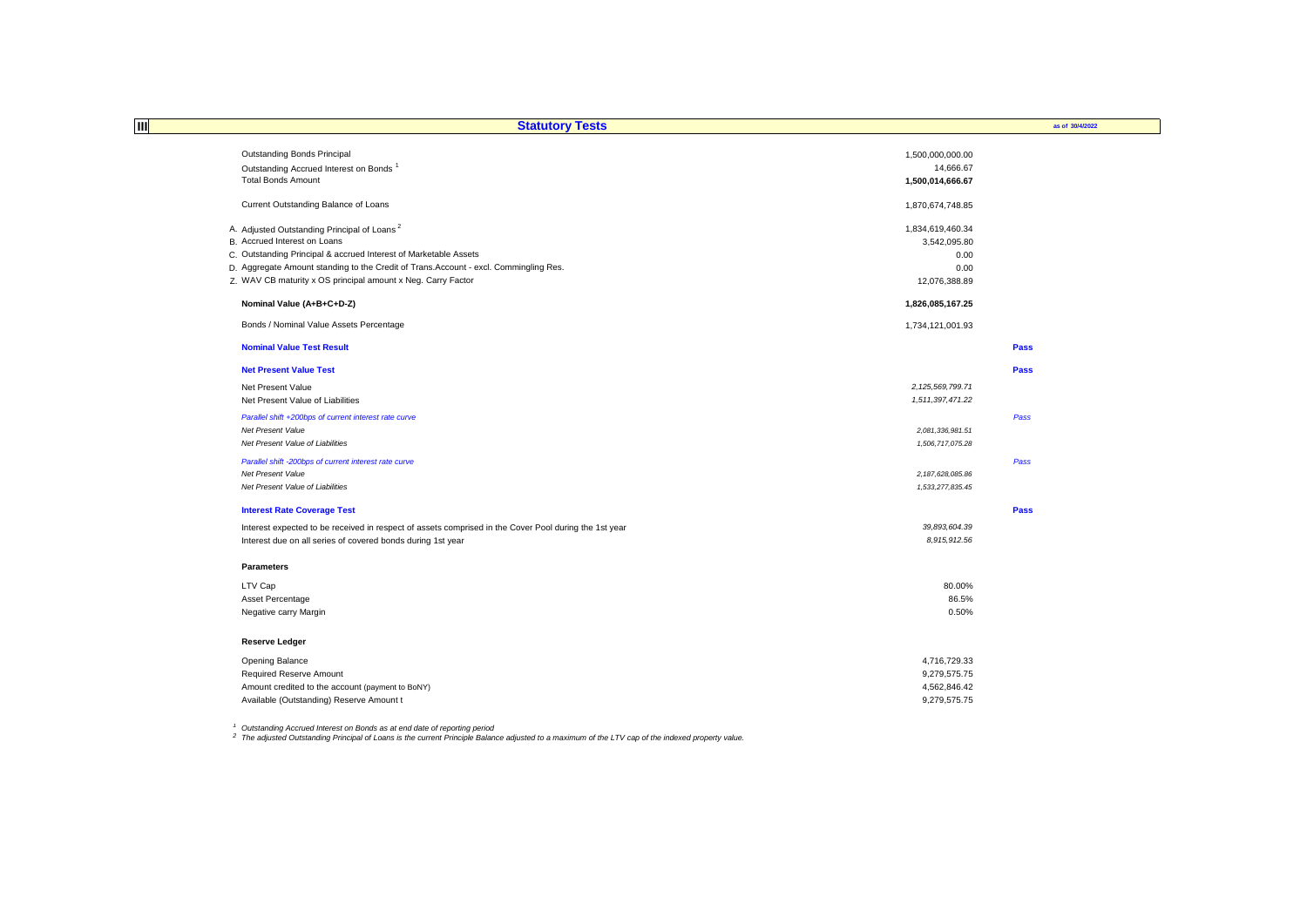**IV Portfolio Stratifications**

| <b>LOAN CURRENCY</b>                   |                        |                      |                                          |                                     |
|----------------------------------------|------------------------|----------------------|------------------------------------------|-------------------------------------|
| <b>CHF</b>                             | Num of Loans<br>3,465  | % of loans<br>6.78%  | OS_Principal (in Euro)<br>235,492,591.70 | % of OS_Principal<br>12.59%         |
| EUR                                    | 47,620                 | 93.22%               | 1,635,182,157.15                         | 87.41%                              |
| <b>Grand Total</b>                     | 51,085                 | 100.00%              | 1,870,674,748.85                         | 100.00%                             |
|                                        |                        |                      |                                          |                                     |
| <b>ORIGINAL LOAN AMOUNT</b>            |                        |                      |                                          |                                     |
|                                        | Num of Loans           | % of loans           | Principal                                | % of Principal                      |
| $0 - 37.500$<br>37.501 - 75.000        | 13,651<br>19,268       | 26.72%<br>37.72%     | 327.727.077.51<br>1,093,260,281.03       | 8.75%<br>29.18%                     |
| 75.001 - 100.000                       | 8,051                  | 15.76%               | 717,316,720.69                           | 19.15%                              |
| 100.001 - 150.000                      | 6,782                  | 13.28%               | 839,119,935.25                           | 22.40%                              |
| 150.001 - 250.000                      | 2,612                  | 5.11%                | 493,712,030.81                           | 13.18%                              |
| 250.001 - 500.000                      | 636                    | 1.24%                | 207,510,253.37                           | 5.54%                               |
| $500.001 +$<br><b>Grand Total</b>      | 85                     | 0.17%<br>100.00%     | 67,851,610.10                            | 1.81%<br>100.00%                    |
|                                        | 51,085                 |                      | 3,746,497,908.76                         |                                     |
| <b>OUTSTANDING LOAN AMOUNT</b>         |                        |                      |                                          |                                     |
|                                        | Num of Loans           | % of loans           | Principal Euro Equiv.                    | % of Principal Euro Equiv.          |
| $0 - 37.500$                           | 33,354                 | 65.29%               | 573,266,769.57                           | 30.64%                              |
| 37.501 - 75.000<br>75.001 - 100.000    | 12,220<br>2,851        | 23.92%<br>5.58%      | 643,634,887.51<br>245,534,638.29         | 34.41%<br>13.13%                    |
| 100.001 - 150.000                      | 1,831                  | 3.58%                | 219,224,633.43                           | 11.72%                              |
| 150.001 - 250.000                      | 653                    | 1.28%                | 120, 196, 157.09                         | 6.43%                               |
| 250.001 - 500.000                      | 153                    | 0.30%                | 49,929,040.80                            | 2.67%                               |
| $500.001 +$                            | 23                     | 0.05%                | 18,888,622.16                            | 1.01%                               |
| <b>Grand Total</b>                     | 51,085                 | 100.00%              | 1,870,674,748.85                         | 100.00%                             |
| <b>ORIGINATION DATE</b>                |                        |                      |                                          |                                     |
|                                        | Num of Loans           | % of loans           | Principal Euro Equiv.                    | % of Principal Euro Equiv.          |
| 1990-2004                              | 13,551                 | 26.53%               | 324.079.547.21                           | 17.32%                              |
| 2005                                   | 5,035                  | 9.86%                | 215,821,085.30                           | 11.54%                              |
| 2006<br>2007                           | 7,317<br>6,916         | 14.32%<br>13.54%     | 325,355,260.91                           | 17.39%<br>13.90%                    |
| 2008                                   | 4,604                  | 9.01%                | 259,986,887.19<br>157,959,437.54         | 8.44%                               |
| 2009                                   | 2,828                  | 5.54%                | 103,985,329.40                           | 5.56%                               |
| 2010                                   | 2,630                  | 5.15%                | 105,272,403.63                           | 5.63%                               |
| 2011                                   | 1,581                  | 3.09%                | 56,015,877.13                            | 2.99%                               |
| 2012                                   | 1,335                  | 2.61%                | 44,495,939.42                            | 2.38%                               |
| 2013<br>2014                           | 1,012<br>377           | 1.98%<br>0.74%       | 32,225,325.46<br>11,849,775.40           | 1.72%<br>0.63%                      |
| 2015                                   | 211                    | 0.41%                | 8,565,300.00                             | 0.46%                               |
| 2016                                   | 250                    | 0.49%                | 12,844,595.09                            | 0.69%                               |
| 2017                                   | 484                    | 0.95%                | 24,485,181.02                            | 1.31%                               |
| 2018                                   | 746                    | 1.46%                | 38,639,233.37                            | 2.07%                               |
| 2019                                   | 418<br>238             | 0.82%                | 23,621,976.04                            | 1.26%                               |
| 2020<br>2021                           | 1,552                  | 0.47%<br>3.04%       | 16,622,959.36<br>108,848,635.38          | 0.89%<br>5.82%                      |
| <b>Grand Total</b>                     | 51,085                 | 100.00%              | 1,870,674,748.85                         | 100.00%                             |
|                                        |                        |                      |                                          |                                     |
| <b>MATURITY DATE</b>                   |                        |                      |                                          |                                     |
| 2022 - 2025                            | Num of Loans<br>8,644  | % of loans<br>16.92% | Principal Euro Equiv<br>85,627,890.13    | % of Principal Euro Equiv.<br>4.58% |
| 2026 - 2030                            | 14,904                 | 29.17%               | 349,834,929.16                           | 18.70%                              |
| 2031 - 2035                            | 10,723                 | 20.99%               | 425,957,726.45                           | 22.77%                              |
| 2036 - 2040                            | 7,908                  | 15.48%               | 419,177,339.07                           | 22.41%                              |
| 2041 - 2045<br>$2046 +$                | 3,917<br>4,989         | 7.67%<br>9.77%       | 242,308,296.56<br>347,768,567.47         | 12.95%<br>18.59%                    |
| <b>Grand Total</b>                     | 51,085                 | 100.00%              | 1,870,674,748.85                         | 100.00%                             |
|                                        |                        |                      |                                          |                                     |
| <b>REMAIN. TIME TO MATURITY</b>        |                        |                      |                                          |                                     |
|                                        | Num of Loans           | % of loans           | Principal Euro Equiv.<br>71,615,414.16   | % of Principal Euro Equiv.<br>3.83% |
| $0 - 40$ months<br>40.01 - 60 months   | 7,575<br>4,700         | 14.83%<br>9.20%      | 76,475,635.75                            | 4.09%                               |
| 60.01 - 90 months                      | 6,263                  | 12.26%               | 138, 178, 507.28                         | 7.39%                               |
| 90.01 - 120 months                     | 8,774                  | 17.18%               | 281,943,740.07                           | 15.07%                              |
| 120.01 - 150 months                    | 4,379                  | 8.57%                | 171,190,398.04                           | 9.15%                               |
| 150.01 - 180 months<br>over 180 months | 5,671<br>13,723        | 11.10%<br>26.86%     | 280,970,545.50<br>850,300,508.06         | 15.02%<br>45.45%                    |
| <b>Grand Total</b>                     | 51,085                 | 100.00%              | 1,870,674,748.85                         | 100.00%                             |
|                                        |                        |                      |                                          |                                     |
| <b>INTEREST RATE</b>                   |                        |                      |                                          |                                     |
| $0.00\% - 1.00\%$                      | Num of Loans           | % of loans           | Principal Euro Equiv.                    | % of Principal Euro Equiv.          |
| 1.01% - 2.00%                          | 4,507<br>26,952        | 8.82%<br>52.76%      | 290,069,576.17<br>990,539,557.63         | 15.51%<br>52.95%                    |
| 2.01% - 3.00%                          | 2,971                  | 5.82%                | 93,870,241.43                            | 5.02%                               |
| 3.01% - 4.00%                          | 4,017                  | 7.86%                | 216,969,388.42                           | 11.60%                              |
| 4.01% - 5.00%                          | 9,534                  | 18.66%               | 223,639,617.53                           | 11.96%                              |
| 5.01% - 6.00%                          | 812                    | 1.59%                | 17,441,702.50                            | 0.93%                               |
| $6.01\% - 7.00\%$<br>$7.01% +$         | 1,156<br>1,136         | 2.26%<br>2.22%       | 20,534,649.81<br>17,610,015.36           | 1.10%<br>0.94%                      |
| <b>Grand Total</b>                     | 51,085                 | 100.00%              | 1,870,674,748.85                         | 100.00%                             |
|                                        |                        |                      |                                          |                                     |
| <b>CURRENT LTV_Indexed</b>             |                        |                      |                                          |                                     |
| $0.00\% - 20.00\%$                     | Num of Loans<br>15,930 | % of loans<br>31.18% | Principal Euro Equiv.                    | % of Principal Euro Equiv.          |
| 20.01% - 30.00%                        | 7,998                  | 15.66%               | 216,615,269.16<br>222,728,157.43         | 11.58%<br>11.91%                    |
| 30.01% - 40.00%                        | 6,974                  | 13.65%               | 264,740,626.14                           | 14.15%                              |
| 40.01% - 50.00%                        | 6,178                  | 12.09%               | 290,341,066.69                           | 15.52%                              |
| 50.01% - 60.00%                        | 4,946                  | 9.68%                | 269,772,962.86                           | 14.42%                              |
| 60.01% - 70.00%<br>70.01% - 80.00%     | 3,702                  | 7.25%                | 232,462,480.56                           | 12.43%                              |
|                                        | 2,619                  | 5.13%                | 172,425,271.54                           | 9.22%                               |
|                                        |                        |                      |                                          |                                     |
| 80.01% - 90.00%                        | 1,480                  | 2.90%                | 104,296,724.90                           | 5.58%                               |
| 90.01% - 100.00%<br>$100.00\% +$       | 772<br>486             | 1.51%<br>0.95%       | 56,609,676.28<br>40,682,513.28           | 3.03%<br>2.17%                      |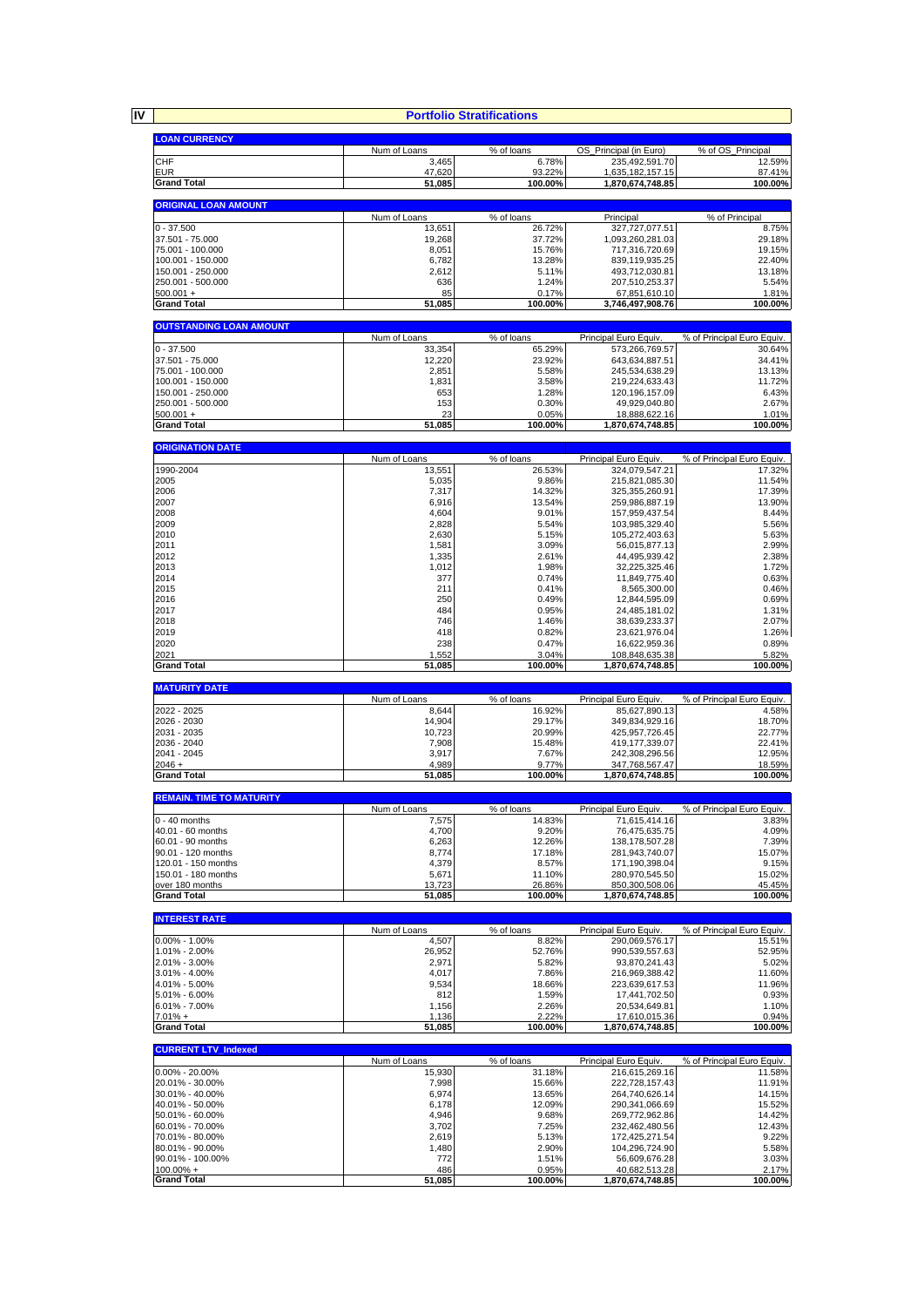| <b>CURRENT LTV Unindexed</b>                                    |                        |                      |                                           |                                      |
|-----------------------------------------------------------------|------------------------|----------------------|-------------------------------------------|--------------------------------------|
|                                                                 | Num of Loans           | % of loans           | Principal Euro Equiv.                     | % of Principal Euro Equiv.           |
| $0.00\% - 20.00\%$                                              | 18,936                 | 37.07%               | 309,375,534.92                            | 16.54%                               |
| 20.01% - 30.00%                                                 | 10,172                 | 19.91%               | 340, 178, 843. 25                         | 18.18%                               |
| 30.01% - 40.00%<br>40.01% - 50.00%                              | 8,956                  | 17.53%               | 396,272,151.17                            | 21.18%                               |
| 50.01% - 60.00%                                                 | 5,995<br>3,916         | 11.74%<br>7.67%      | 327,684,140.57<br>251,861,867.04          | 17.52%<br>13.46%                     |
| 60.01% - 70.00%                                                 | 2,102                  | 4.11%                | 156,695,253.03                            | 8.38%                                |
| 70.01% - 80.00%                                                 | 814                    | 1.59%                | 64,926,180.78                             | 3.47%                                |
| 80.01% - 90.00%                                                 | 132                    | 0.26%                | 13,601,820.96                             | 0.73%                                |
| 90.01% - 100.00%                                                | 40                     | 0.08%                | 6,825,703.68                              | 0.36%                                |
| $100.00\% +$                                                    | 22<br>51,085           | 0.04%<br>100.00%     | 3,253,253.46                              | 0.17%<br>100.00%                     |
| <b>Grand Total</b>                                              |                        |                      | 1,870,674,748.85                          |                                      |
| <b>ORIGINAL LTV</b>                                             |                        |                      |                                           |                                      |
|                                                                 | Num of Loans           | % of loans           | Principal Euro Equiv.                     | % of Principal Euro Equiv.           |
| $0.00\% - 20.00\%$                                              | 3,286                  | 6.43%                | 50,483,038.95                             | 2.70%                                |
| 20.01% - 30.00%<br>30.01% - 40.00%                              | 4,597<br>6,269         | 9.00%<br>12.27%      | 102,798,032.51<br>167,790,290.27          | 5.50%<br>8.97%                       |
| 40.01% - 50.00%                                                 | 7,801                  | 15.27%               | 251,474,703.31                            | 13.44%                               |
| 50.01% - 60.00%                                                 | 8,352                  | 16.35%               | 315,251,363.86                            | 16.85%                               |
| 60.01% - 70.00%                                                 | 7,442                  | 14.57%               | 320, 356, 838.64                          | 17.13%                               |
| 70.01% - 80.00%                                                 | 7,241                  | 14.17%               | 336,985,928.64                            | 18.01%                               |
| 80.01% - 90.00%                                                 | 3,561                  | 6.97%                | 169,143,614.84                            | 9.04%                                |
| 90.01% - 100.00%<br>$100.00\% +$                                | 2,100<br>436           | 4.11%<br>0.85%       | 127,963,158.64<br>28,427,779.19           | 6.84%<br>1.52%                       |
| <b>Grand Total</b>                                              | 51,085                 | 100.00%              | 1,870,674,748.85                          | 100.00%                              |
|                                                                 |                        |                      |                                           |                                      |
| <b>LOCATION OF PROPERTY</b>                                     |                        |                      |                                           |                                      |
|                                                                 | Num of Loans           | % of loans           | Principal Euro Equiv.                     | % of Principal Euro Equiv.           |
| Attica<br>Thessaloniki                                          | 20,561<br>7,448        | 40.25%<br>14.58%     | 903,397,438.23<br>248,057,586.89          | 48.29%<br>13.26%                     |
| Macedonia                                                       | 5,956                  | 11.66%               | 161,720,884.23                            | 8.65%                                |
| Peloponnese                                                     | 3,803                  | 7.44%                | 123,695,312.53                            | 6.61%                                |
| Thessaly                                                        | 3,624                  | 7.09%                | 101,722,402.62                            | 5.44%                                |
| Sterea Ellada                                                   | 2,783                  | 5.45%                | 83,150,974.00                             | 4.44%                                |
| Creta Island                                                    | 2,060                  | 4.03%                | 75,807,447.52                             | 4.05%                                |
| Ionian Islands<br>Thrace                                        | 813<br>1,326           | 1.59%<br>2.60%       | 31,319,221.56<br>39,476,375.35            | 1.67%<br>2.11%                       |
| Epirus                                                          | 1,550                  | 3.03%                | 46,573,525.91                             | 2.49%                                |
| Aegean Islands                                                  | 1,161                  | 2.27%                | 55,753,580.00                             | 2.98%                                |
| <b>Grand Total</b>                                              | 51,085                 | 100.00%              | 1,870,674,748.85                          | 100.00%                              |
| <b>SEASONING</b>                                                |                        |                      |                                           |                                      |
|                                                                 | Num of Loans           | % of loans           | Principal Euro Equiv.                     | % of Principal Euro Equiv.           |
| $0 - 12$                                                        | 1,104                  | 2.16%                | 76,785,051.24                             | 4.10%                                |
|                                                                 |                        |                      |                                           |                                      |
| $12 - 24$                                                       | 615                    | 1.20%                | 44,215,716.66                             | 2.36%                                |
| $24 - 36$                                                       | 314                    | 0.61%                | 18,664,990.10                             | 1.00%                                |
| $36 - 60$                                                       | 1,262                  | 2.47%                | 65,826,182.33                             | 3.52%                                |
| $60 - 96$                                                       | 814                    | 1.59%                | 35,374,424.27                             | 1.89%                                |
| over 96<br><b>Grand Total</b>                                   | 46,976<br>51,085       | 91.96%<br>100.00%    | 1,629,808,384.25<br>1,870,674,748.85      | 87.12%<br>100.00%                    |
|                                                                 |                        |                      |                                           |                                      |
| <b>LEGAL LOAN TERM</b>                                          |                        |                      |                                           |                                      |
|                                                                 | Num of Loans           | % of loans           | <b>Principal Euro Equiv</b>               | % of Principal Euro Equiv.<br>0.01%  |
| $0 - 5$ years<br>5 - 10 years                                   | 11<br>433              | 0.02%<br>0.85%       | 117,746.12<br>6,517,281.99                | 0.35%                                |
| 10 - 15 years                                                   | 5,904                  | 11.56%               | 78,578,093.38                             | 4.20%                                |
| 15 - 20 years                                                   | 9,098                  | 17.81%               | 208,730,431.47                            | 11.16%                               |
| 20 - 25 years                                                   | 10,091                 | 19.75%               | 377,190,611.94                            | 20.16%                               |
| 25 - 30 years                                                   | 16,909                 | 33.10%               | 679,985,531.35                            | 36.35%                               |
| 30 - 35 years                                                   | 3,790<br>4,849         | 7.42%<br>9.49%       | 216,898,524.84<br>302,656,527.76          | 11.59%<br>16.18%                     |
| $35$ years $+$<br><b>Grand Total</b>                            | 51,085                 | 100.00%              | 1,870,674,748.85                          | 100.00%                              |
|                                                                 |                        |                      |                                           |                                      |
| <b>REAL ESTATE TYPE</b>                                         |                        |                      |                                           |                                      |
| Flats                                                           | Num of Loans<br>39,744 | % of loans<br>77.80% | Principal Euro Equiv.<br>1.371.376.519.35 | % of Principal Euro Equiv.<br>73.31% |
| Houses                                                          | 11,341                 | 22.20%               | 499,298,229.50                            | 26.69%                               |
| <b>Grand Total</b>                                              | 51,085                 | 100.00%              | 1,870,674,748.85                          | 100.00%                              |
|                                                                 |                        |                      |                                           |                                      |
| <b>LOAN PURPOSE</b>                                             |                        |                      |                                           |                                      |
| Construction                                                    | Num of Loans<br>10,956 | % of loans<br>21.45% | Principal Euro Equiv.<br>404,944,029.90   | % of Principal Euro Equiv.<br>21.65% |
| Purchase                                                        | 27,760                 | 54.34%               | 1,087,856,363.19                          | 58.15%                               |
| Repair                                                          | 9,471                  | 18.54%               | 294,465,146.99                            | 15.74%                               |
| Construction (re-mortgage)                                      | 103                    | 0.20%                | 6,172,499.56                              | 0.33%                                |
| Purchase (re-mortgage)                                          | 571                    | 1.12%                | 26,805,507.80                             | 1.43%                                |
| Repair (re-mortgage)<br><b>Equity Release</b>                   | 292<br>1,932           | 0.57%<br>3.78%       | 12,264,210.41<br>38,166,990.99            | 0.66%<br>2.04%                       |
| <b>Grand Total</b>                                              | 51,085                 | 100.00%              | 1,870,674,748.85                          | 100.00%                              |
|                                                                 |                        |                      |                                           |                                      |
| <b>INTEREST PAYMENT FREQUENCY</b>                               |                        |                      |                                           |                                      |
| FA                                                              | Num of Loans<br>50,932 | % of loans<br>99.70% | Principal Euro Equiv.<br>1,856,148,534.37 | % of Principal Euro Equiv.<br>99.22% |
| Balloon                                                         | 153                    | 0.30%                | 14,526,214.48                             | 0.78%                                |
| <b>Grand Total</b>                                              | 51,085                 | 100.00%              | 1,870,674,748.85                          | 100.00%                              |
|                                                                 |                        |                      |                                           |                                      |
| <b>INTEREST RATE TYPE</b>                                       | Num of Loans           | % of loans           | Principal Euro Equiv.                     | % of Principal Euro Equiv.           |
| Floating                                                        | 49,034                 | 95.99%               | 1,747,513,366.48                          | 93.42%                               |
| <b>Fixed Converting to Floating</b><br><b>Fixed to Maturity</b> | 1,861<br>190           | 3.64%<br>0.37%       | 121,646,894.05<br>1,514,488.32            | 6.50%<br>0.08%                       |

Fixed rate assets *6.58%* Assets' WAL (in years)